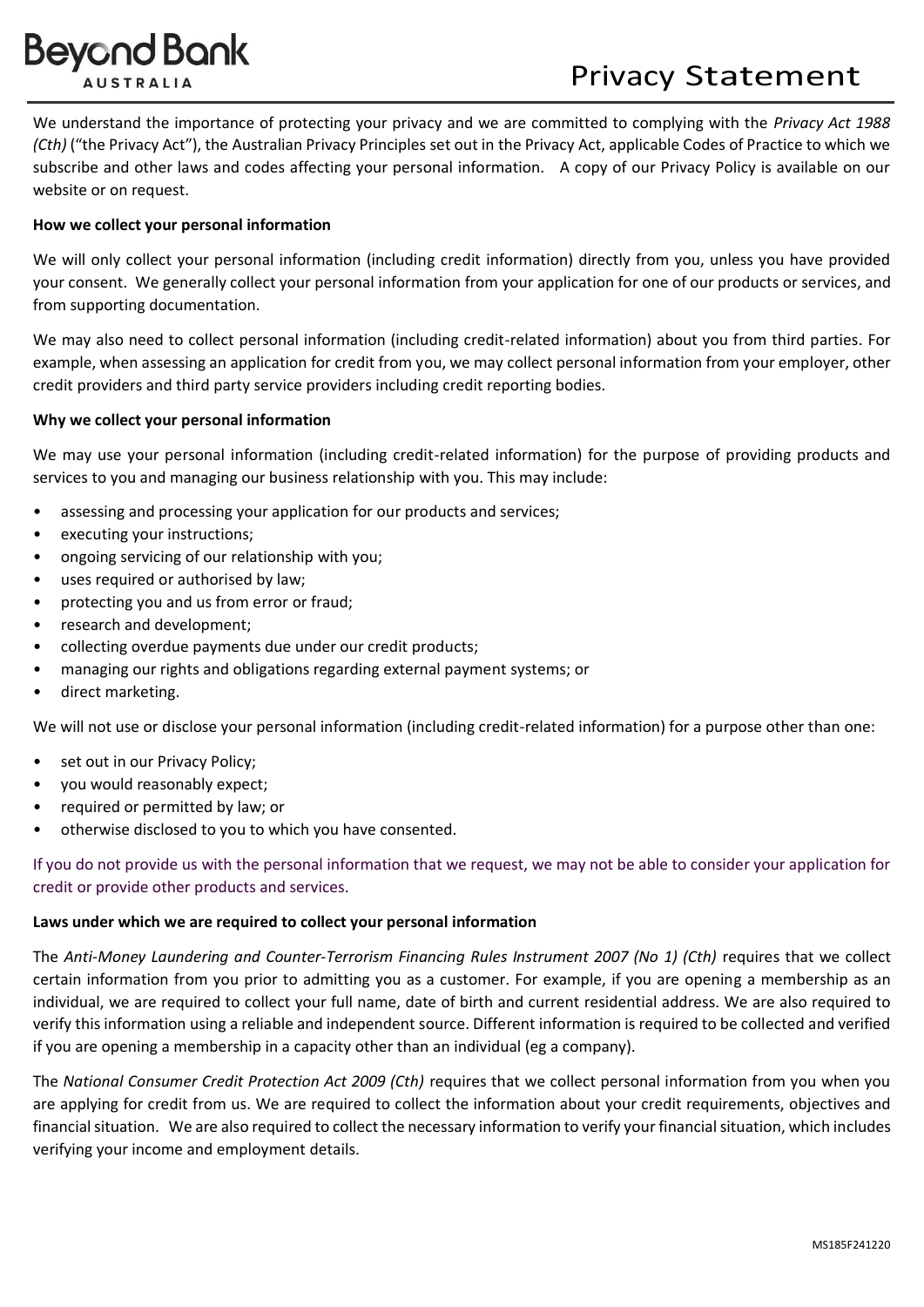# **Beyond Bank AUSTRALI**

#### **When we may give personal information to other organisations**

We may disclose your personal information (including credit-related information) to other organisations that provide services that assist us in supplying or administering the products and services we offer. Organisations to which we will usually disclose your personal information include:

- our related companies;
- external organisations that are our assignees, agents or contractors;
- external service providers to us, such as:
	- $\circ$  those we use to verify your identity;
	- $\circ$  those we use to provide you with our product and services, including those for who we act as an agent for;
	- o administration service platforms;
	- o fund managers;
	- o payment systems operators;
	- o information technology service providers;
	- o printing and mailing houses;
	- o fraud prevention service providers; and
	- o research consultants;
- our professional advisors, such as accountants, lawyers and auditors; and
- your representative, for example, lawyer, mortgage broker, financial advisor or attorney, as authorised by you.

#### **Details of other organisations to which we may disclose your personal information are provided in our Privacy Policy.**

We will take reasonable steps to ensure that these organisations are bound by sufficient confidentiality and privacy obligations with respect to the protection of your personal information.

We may disclose your personal information overseas, where you choose to make an international transfer. The countries we may disclose your personal information to are those to which you make a transfer. However, if we do disclose this information outside Australia, we will do so on the basis that the information will be used only for the purposes set out in our Privacy Policy.

From time to time we may use service providers or other third parties who operate or hold data outside of Australia, which may result in your personal information being stored overseas. These parties are selected specifically to assist in enabling us to provide products or services to you, in particular information technology solutions. At present our arrangements include providers based in the United States of America. Where this occurs, we ensure that appropriate data handling and security arrangements are in place to protect your data.

#### **Disclosure outside of Australia**

We may disclose your personal information overseas if you choose to make an international transfer. The countries we may disclose your personal information to are those to which you make a transfer. However, if we do disclose this information outside Australia, we will do so on the basis that the information will be used only for the purposes set out in our Privacy Policy.

From time to time we may use service providers or other third parties which operate or hold data outside of Australia. This may result in your personal information being stored overseas. These parties are selected specifically to assist in enabling us to provide products or services to you, in particular information technology solutions. At present our arrangements include providers based in the United States of America and the Netherlands. Where this occurs, we ensure that appropriate data handling and security arrangements are in place to protect your data.